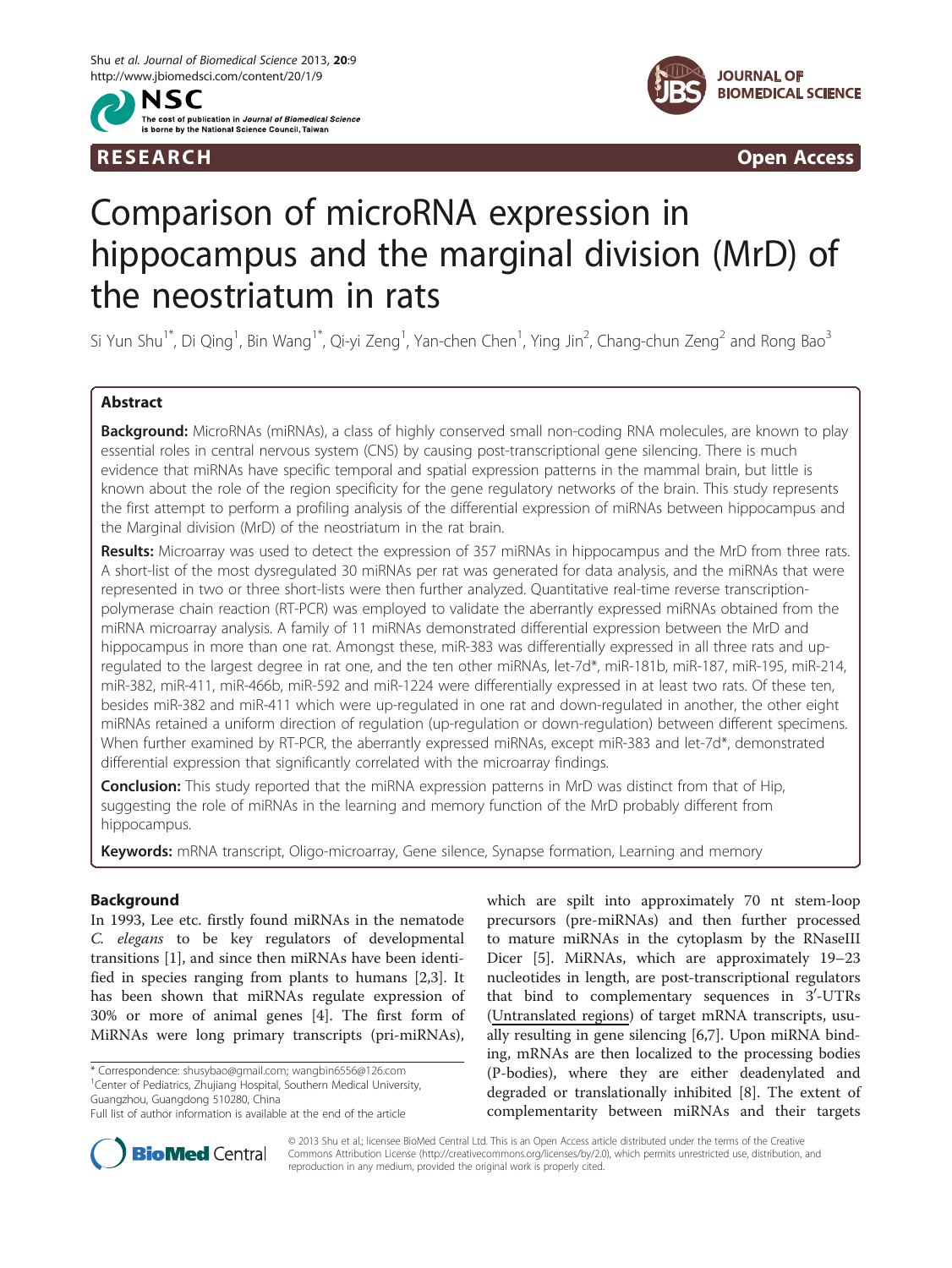may influence whether transcripts are degraded [\[3](#page-6-0)]. MiRNAs are expressed in a number of cell types at differing levels, and are especially abundant in the central nervous system, suggesting that they might be particularly important there [[9](#page-6-0)].

The function of miRNAs in nervous system development has been identified initially through classical forward genetic approaches [\[10\]](#page-6-0). Recent evidence points to a widespread role for neural miRNAs at various stages of synaptic development, including dendritogenesis, synapse formation and synapse maturation [[11](#page-6-0)]. It is well known that synapses mediate communication between nerve cells, and contribute to learning and memory. Besides synaptic function, the proposed roles of miRNAs in the vertebrate CNS may include neurogenesis [\[12](#page-6-0)], regulation of morphogenesis [[13\]](#page-6-0), dendrite formation [[14\]](#page-6-0), and silencing of non-neural mRNAs [\[15](#page-6-0)]. In another paper, miRNAs were shown to be involved in memory [\[16\]](#page-6-0). Furthermore, a number of studies indicated that miRNAs might contribute to the control of synapse function and plasticity in the adult [\[17](#page-6-0)]. All of these functions of miRNAs indicated that it plays an important role in mediating regulation of mRNA expression and function by changes in neuronal activity. Dendritogenesis, synapse formation and new protein synthesis have long been recognized critical for formation of long-term memories (LTMs) [[18](#page-6-0)]. Additionally, miRNAs were found as biomarkers for cancer and other disorders [\[19](#page-6-0)], and are involved in the etiology of several brain disorders, including Parkinson's disease [\[20](#page-6-0)], Alzheimer's disease [[21\]](#page-6-0), and depression [[22\]](#page-6-0).

The MrD is a pan-shaped subdivision in the caudal border of the neostriatum surrounding the rostral edge of the globus pallidus [\[23](#page-6-0)]. The MrD was first discovered in the brains of rat, and then it was verified that it is a universal structure in the neostriatum of the mammalian rain, including rat, cat, monkey and humans [[24\]](#page-6-0). The MrD consists of spindle-shaped neurons, with high level expression of certain neuropeptides, monoamines and their receptors, such as substance P, dynorphin B, neurokinin 1 receptor in the fibers, terminals and neuronal somata in the MrD by immunohistochemical and patch clamp methods [\[25-27](#page-6-0)]. The MrD was found to be involved in learning and memory by double-blind studies of Y-maze learning and long-term potentiation in rats [[28\]](#page-6-0). The MrD is a new component of the limbic system and is a key linking region between the limbic system and the basal nucleus of Meynert. Functional magnetic resonance image (fMRI) studies illustrated that the MrD and the prefrontal cortex are involved in digital working memory in the human brain [[29\]](#page-6-0). The MrD has been shown to contribute to associative learning and declarative memory by behavioral study in rats and by fMRI study in humans. Lesions in the MrD influenced the learning and memory function of the basal nucleus of Meynert and attenuated hippocampal long-term potentiation [\[30](#page-6-0)].

The hippocampus is a well established learning and memory-related area of brain, that by comparison to the MrD, has distinct biological functions. However some associations between the hip and the MrD are also found in many papers. Although the functional consequences of region-special expression of miRNAs is not yet known, we believe that the region-specific expression pattern may contribute to functional differences between the brain regions. The purpose of the current work is to investigate the miRNA expression in the MrD by comparison to that of in hippocampus by using microarray technology. The results of this study may be valuable to explain the mechanisms of learning and memory function of the MrD, and regulatory neural networks and will enable novel functional genomic analyses in the rat.

# **Mathods**

## Animals and total RNA extraction

Adult male Sprague-Dawley rats (N=3), weighing about 220 g, were used in this study. Food and water was available ad libitum, and rats were kept on a 12-h lightdark schedule (light period 6 am-6 pm). The rats were deeply anesthetized with 10% chloral hydrate (3.5 ml/kg, i.p.) and then perfused, via the aorta, with 0.9% saline solution followed by cold 4% paraformaldehyde. The brains were removed in 4°C 0.9% saline solution. The tissue samples of Hip and MrD in brain were cut about  $1 \text{ mm}^3$ respectively (Table 1). Total RNA populations were extracted from brain tissue using the miRNeasy Mini Kit (Qiagen GmbH, Hilden, Germany) and were subjected to undergone a quality analysis to determine the quality and the quantity of the sample RNA (Table 1). The quality control was carried out with the Agilent 2100 Bioalyzer, using the RNA 6000 Nano Kit according the manufacturer's recommendations. Within the resulting electropherogram, high quality RNA were characterized by two distinct bands, representing the 18 and 28 s rRNA (Figure [1](#page-2-0):The electrophoretic patterns of RNA samples). All the samples were stored at -70°C for detecting miRNA expression profile.

Table 1 The information of samples and RNA quality check

| Sample | <b>Description</b> | Source                    | OD260/280 | RIN* |
|--------|--------------------|---------------------------|-----------|------|
| LZ1    | Hip 1              | hippocampus (Rat 1)       | 1.99      | 8.6  |
| 172    | MrD <sub>1</sub>   | Marginal division (Rat 1) | 1.99      | 7.8  |
| 173    | Hip <sub>2</sub>   | hippocampus (Rat 2)       | 2.08      | 8.7  |
| l 74   | MrD <sub>2</sub>   | Marginal division (Rat 2) | 1.93      | 8.4  |
| I 75   | Hip <sub>3</sub>   | hippocampus (Rat 3)       | 2.02      | 8.8  |
| LZ6    | MrD <sub>3</sub>   | Marginal division (Rat3)  | 1.96      | 8.4  |

\*RIN: RNA integrity number.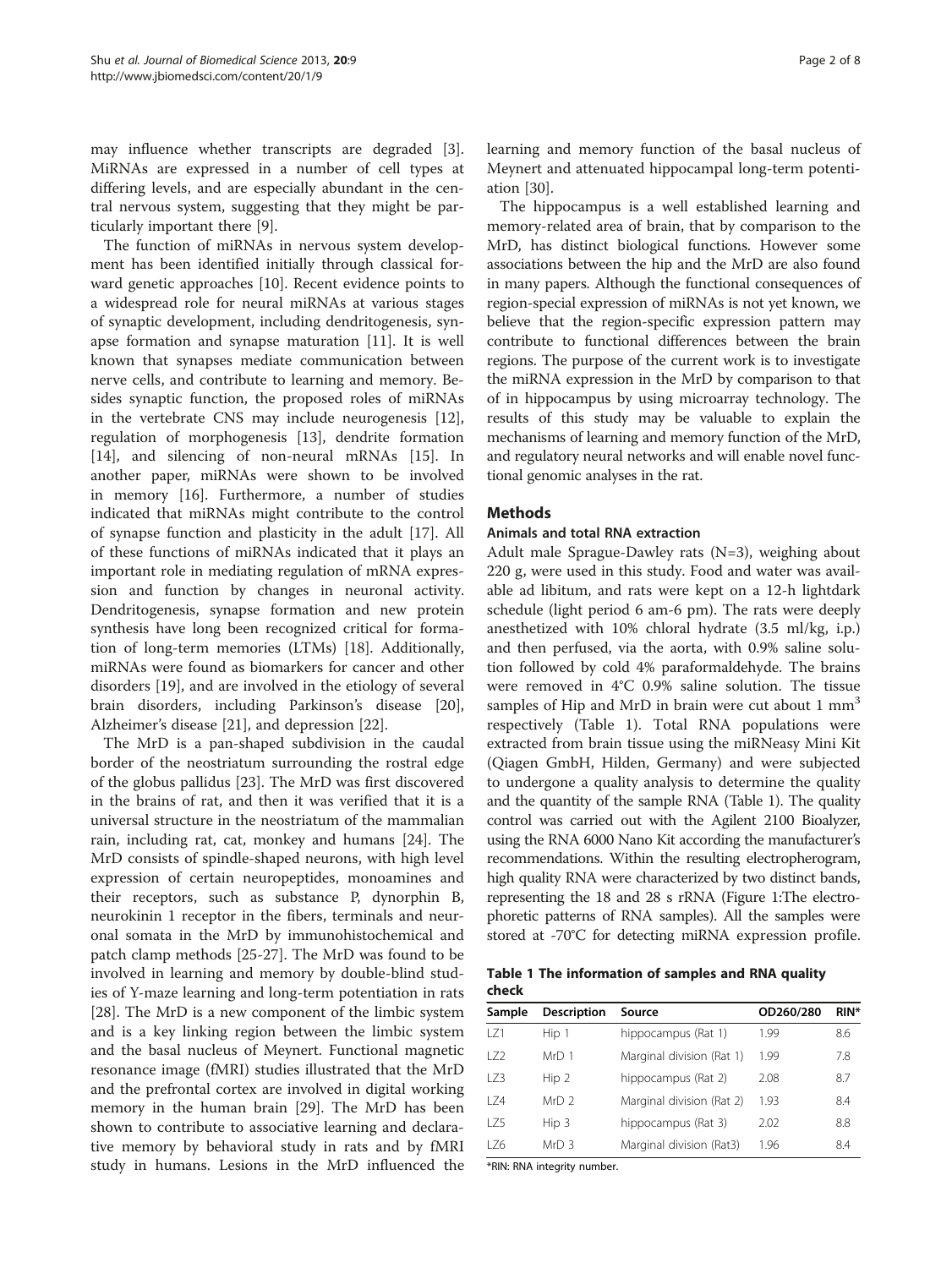<span id="page-2-0"></span>

All studies conducted on animals were approved by the Institutional Animal Care and Use Committee(Southern medical university, Guangzhou,P.R. China).

## miRNA microarray screening

Febits biochip "Geniom Biochip MPEA rattus norvegicus" was used for this analysis. These probes are designed as the reverse complements of all major mature miRNAs and the mature sequences as published in the current Sanger miRBase release (version 14.0 September 2009, see [http://microran.sanger.ac.uk/seqences/index.shtml\)](http://microran.sanger.ac.uk/seqences/index.shtml) [\[31](#page-6-0)] for rattus norvegicus.

Additional nucleotides are bound on the 5'end of each capture oligonucleotide necessary for the enzymatic extention in the labeling procedure. The probes are synthesized with intra-array replicates to increase the statistical confidence and to compensate for potential positional effects. As a result the raw data files contain a total of 7 data points for each miRNA. The intensities of blank probes which consist only of one single "T" nucleotide are used for background corrections. Spike-in controls for the labeling efficiency are also present. In order to correctly control the hybridization process as well as positioning features, additional hybridization controls are added to the array template. Blank, labeling

control and hybridization control probes are not included in the data analysis.

The light-activated in-situ oligonucleotide synthesis using a digital micromirror device was performed within the Geniom One instrument on an activated threedimensional reaction carrier consisting of a glass-silicon -glass sandwich. Using standard DNA synthesis reagents and 3'-phosphoramidites carrying a 5'-photolabile protective group, oligonucleotides were synthesized in parallel in eight individual microchannels of one biochip. Prior to synthesis, the glass surface was activated by coating with a spacer to facilitate probe-target interaction and to avoid probe-probe interference [[32\]](#page-6-0).

For each array the RNA was suspended in Febit's proprietary miRNA Hybridization Buffer (25ul per array). Hybridization was carried out automatically for 16 h at 42°C using the Geniom RT-Analyzer. In the next step the biochip was given a stringent wash. Following the labeling procedure, the microfluidic-based primer extension assay was applied [\[33\]](#page-6-0). This assay utilizes the bound miRNAs as a primer for an enzymatic elongation with labeled nucleotides. The elongation was carried out with Klenow Fragment and biotinylated nucleotides at 37°C for 15 minutes. Finally, the biochip was washed automatically.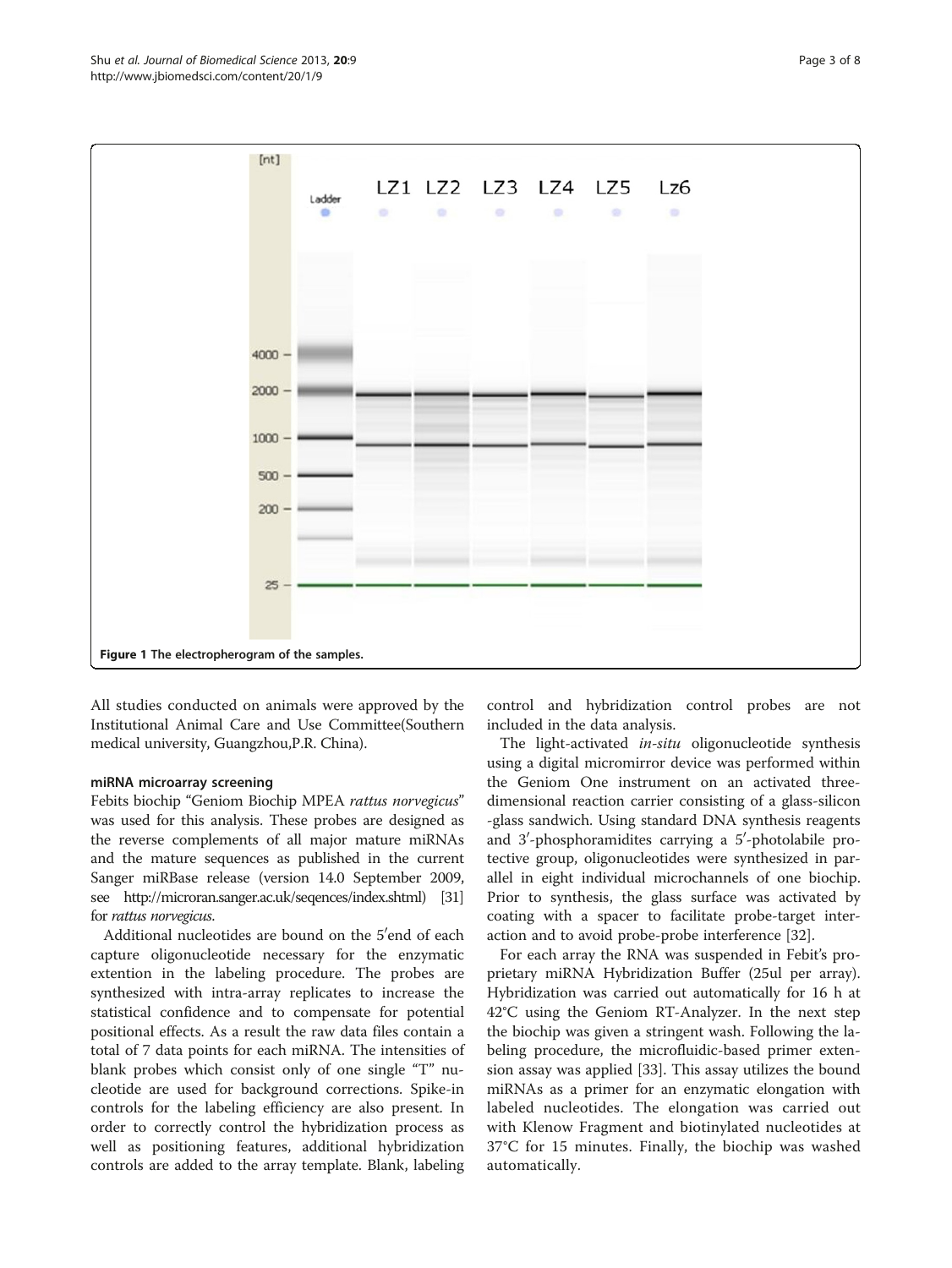For maximum sensitivity, biotin was used and detected with streptavidin-phycoerythrin (SAPE), in combination with febit's consecutive Signal Enhancement (CSE) procedure (Febit). For a more detailed description please the read febit protocol 010 from Febit (reference). The feature recognition (using Cy3 filter set) and signal calculation were done automatically within milliseconds. The Geniom Technology showed accurate detection of miRNA profiles. The data correlated well with qPCR data. There was no photo bleaching which enabled repeated measurements and multiple detection of each Biochip.

# Bioinformatics analysis

The bioinformatics analysis starts with a summary of the measured data. Thereafter, spatial effects on the chip are investigated and corrected. Then, the intensity value distribution of raw data is analyzed and normalized. To evaluate the distribution of signal on the biochips, we computed a spatial distribution plot. Such plots show the reactivity of each transcript of the 8 arrays at the current position of each transcript. To account for variation between the hybridized arrays normalization is essential. For miRNAs, the VSN (variance stabilizing normalization) may outperform other approaches such as the quantile normalization. Applying quantile normalization, it is assumed that all arrays should show exactly the same distribution. However, especially in the case of miRNA, the underlying assumptions may not hold. In contrast, VSN is derived from a model of the variance-versus-mean dependence. While the variance of transcripts should be independent of their mean, measured data often show a quadratic dependency. This quadratic dependency can also be detected in the measured data.

Higher-level bioinformatics analyses, including correlation analysis, scatter plots, cluster analysis, venn diagrams, MA plots, principal component analysis, variance-related boxplots and so on, are executed. These analyses may help enhance our understanding to understand the principles of the applied approaches and may facilitate the interpretation of the results.

# RT-PCR

The RNA were extracted from 5 adult male Sprague-Dawley rats, we got the tissue samples of Hip and MrD in brain using the same way showed as above. A quantitative PCR was performed using a miScript SYBR-Green PCR Kit (Qiagen) following the manufacturer's protocol. All qRT-PCR assays were done in triplicate for each sample. Briefly, for each miRNA to be assayed, 20 ng of total RNA was converted to cDNA using the miRNAspecific Taqman primer. The resulting cDNA was diluted 1:2 prior to performing qRT-PCR. The small nuclear RNA U6 was used as the normalization control.

The 11 aberrantly expressed miRNA expression level was calculated with the CT method using the ABI 7300 Sequence Detection System (Applied Biosystems, Foster City, CA, USA).

## Statistical analysis

Results are presented as the mean ± standard deviation. Statistical analyses were carried out using spss13.0 software. The comparison of miRNA expression examed by RT-PCR between hippocampus and the Marginal division (MrD) was carried out using independent t-test. P<0.05 was considered statistically significant.

# Results

# miRNA array data

The miRNA expression profiles derived from different brain tissues were analyzed using oligo-microarray. For the detection of differentially regulated miRNAs, we focused on the following comparisons: LZ1 vs. LZ2, LZ3 vs. LZ4 and LZ5 vs. LZ6. Properties of the raw data are presented in Table 2. As the tables show, we have only about 0.04% flagged values. The mean background varied between the Biochips indicating that a background correction of the data is appropriate (details on the background correction are not shown).

## miRNA differential expression between Hip and MrD

To investigate the differential expression of miRNAs, array-based miRNA profiling of rat Hip and the MrD was performed. In each specimen (rat1, rat2 and rat3), we generated a short-list of the miRNAs showing greatest up- or down-regulation. The following table shows the 30 probes with the largest changes in expression (detected by highest absolute value of log fold changes) for the above comparisons (Additional file [1](#page-5-0): Table S3).

In these most deregulated expression of miRNAs, we identified eleven miRNAs which occurred high differential expression in more than one rat simultaneously (gray lines in Additional file [1:](#page-5-0) Table S3). Hence, miR-383 was differentially expressed in three rats, and let-7d\*, miR-181b, miR-187, miR-195, miR-214, miR-382, miR-411, miR-

Table 2 Summary on raw data of miRNA array

|                | LZ1  | LZ <sub>2</sub> | LZ3  | LZ4 | LZ5  | LZ6  |
|----------------|------|-----------------|------|-----|------|------|
| Mean intensity | 720  | 612             | 530  | 749 | 599  | 1168 |
| sd intensity   | 1572 | 1398            | 811  | 759 | 1085 | 3182 |
| Mean bg. int.  | 256  | 240             | 288  | 512 | 352  | 248  |
| sd bg. int.    | 57   | 40              | 69   | 117 | 74   | 54   |
| Present calls  | 2462 | 2380            | 1345 | 856 | 1036 | 3395 |
| Present calls% | 42   | 40              | 23   | 14  | 17   | 58   |
| Flagged        | 88   | 130             | 322  | 63  | 180  | 14   |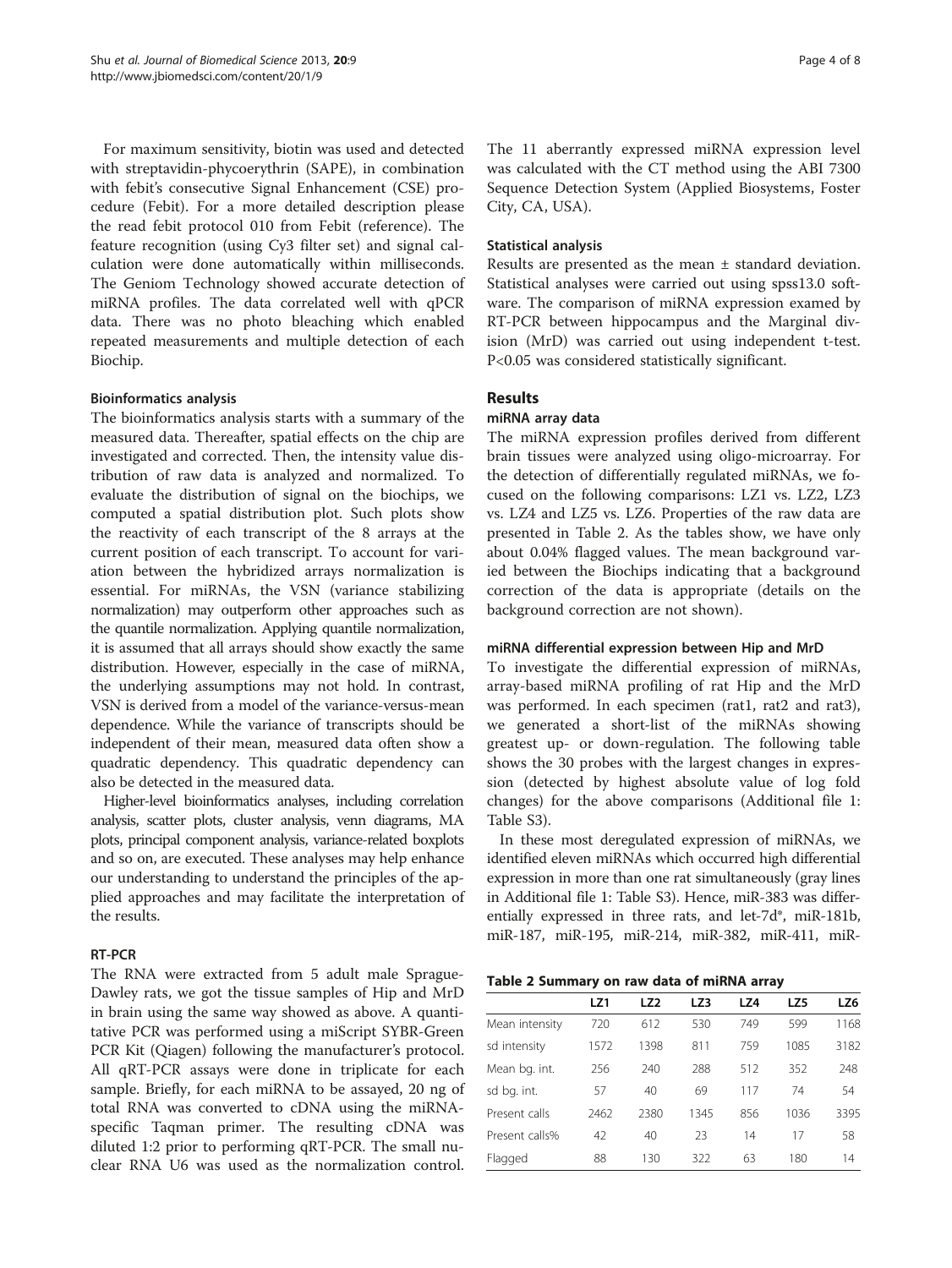466b, miR-592, miR-1224 were differentially expressed in two rats at least (Additional file [2](#page-5-0): Table S4). Beside miR-382 and miR-411 which were up-regulated in one rat and down-regulated in another, the other nine miRNAs kept the uniform regulated direction (up or down) between different rats (Additional file [2:](#page-5-0) Table S4).

# RT-PCR

To validate the miRNA microarray results, 11 differently expressed miRNAs was analyzed by real-time RT-PCR. Every miRNA has 3 CT values, the mean CT values were showed in the Table 3. We found that except miR-383 and let-7d\*, the other 9 miRNAs were significantly higher expressed in the MrD. The RT-PCR results were partly in concordance with the miRNA microarray analysis results.

# **Discussion**

The MrD of the neostriatum is a flat, pan-shaped structure consisting of dorsoventral spindle-shaped neurons arranged in a parallel formation, located at the caudomedial margin of the neostriatum and surrounding the dostrolateral border of the globus pallidus (GP), and distinct from other parts of the striatum in the mammalian brains. Lesion and Y-maze tests and assessment of c-Fos expression and Patch clamp analysis showed that the MrD contributes to the learning and memory function[\[23-30](#page-6-0)]. FMRI investigations and clinical case reports verified the contribution of the MrD to digital working and mathematical calculating memory in the human brain[[34-36\]](#page-6-0). All these early experiments indicate that MrD is likely to be an important subcortical center of learning and memory based on its position, its advanced development in higher mammalian brains, its abundant blood supply and the diverse connections with other memory-related structures. Moreover, miRNAs are

Table 3 The results of RT-PCR of 11 aberrantly expressed miRNAs

|                    | The mean CT<br>value of Hip | The mean CT<br>value of MrD | p-value |
|--------------------|-----------------------------|-----------------------------|---------|
| $rno$ -let-7 $d^*$ | 19.16±0.05                  | 19.23±0.14                  | 0.63    |
| $rno-miR-181b$     | $16.68 + 0.05$              | $17.62 + 0.19$              | 0.00    |
| $rno-miR-187$      | $25.31 + 0.08$              | $26.84 + 0.19$              | 0.00    |
| $rno-miR-195$      | $23.11 + 0.08$              | $24.34 + 0.14$              | 0.00    |
| $rno-miR-214$      | $22.47 + 0.10$              | $23.49 + 0.20$              | 0.00    |
| $rno-miR-382$      | 24.88+0.18                  | $26.04 + 0.17$              | 0.00    |
| $rno-miR-383$      | $24.06 + 0.03$              | $24.36 + 0.14$              | 0.06    |
| $rno-miR-411$      | $23.94 + 0.21$              | $26.39 + 0.33$              | 0.00    |
| $rno-miR-466b$     | 18.96±0.08                  | $19.50 + 0.08$              | 0.00    |
| $rno-miR-592$      | $74.38 + 0.10$              | $25.45 + 0.08$              | 0.00    |
| $rno-miR-1224$     | $21.97 + 0.21$              | $22.94 + 0.24$              | 0.01    |

particularly abundant in neurons, and together with the fact that a given miRNA usually regulates the expression of hundreds of target mRNAs, neuronal miRNA pathways create an extremely powerful mechanism for dynamically adjusting the protein content of neuronal compartments without the need for new gene transcription. MiRNAs likely have a big impact on higher cognitive function including learning and memory [\[10,37,38](#page-6-0)]. It has been speculated that miRNA expression differing from brain region to region, may reflect brain region-specific miRNA expression patterns with a corresponding role in each brain area [\[39\]](#page-6-0). Recently, Juhila et al. compared miRNA expression between hippocampus and frontal cortex, and confirmed this hypothesis finding that miRNA expression in the hippocampus was extremely different from that of frontal cortex [\[40\]](#page-6-0). Based on the above discoveries, this research was aimed at finding those miRNAs that were differentially expressed between MrD and Hip, the well established memory related structures in the brain.

Although miRNAs have been implicated in several important biological functions in the CNS including neurogenesis [[41](#page-6-0)], dendrite formation [[42](#page-6-0)], brain morphogenesis [\[43\]](#page-6-0), neural plasticity [\[44\]](#page-6-0), and silencing of non-neuronal transcripts [\[45,46\]](#page-6-0), far less information is available on miRNA expression patterns of neostriatum in anatomically regional differences. In this study, a miRNA array with 357 known rodent miRNA probes (15 replicates per array) was applied to sample the differential expression of miRNAs in Hip and the MrD of the rat brain. In the results, the most dysregulated 30 probes were identified in each rat. A total of 78 miRNAs were listed in Additional file [1:](#page-5-0) Table S3 and 11 miRNAs were differentially expressed in more than one rat (gray line in Additional file [1:](#page-5-0) Table S3). Although the most upregulated miRNAs in three rats were miR-383, miR-451 and miR-219-5p (with logs [FC]: -2.15, -2.21, -2.60) respectively, we wanted to focus on miRNAs that were altered in different rats simultaneously. Notably, miR-383 was not only most upregulated in rat1, but was also high in rat2 and rat3. The other ten miRNAs, upregulated or down-regulated, were found to be high differentially affected in two different sample rats (Additional file [2](#page-5-0): Table S4).

The importance of miRNAs in the nervous system was first described in Danio rerio (zebrafish) in which a mutation in dicer1 led to failure to produce mature miRNAs and resulted in gross morphological defects in the nervous system [\[47](#page-6-0)]. Effects involving regulation of specific miRNAs in neurons have been found in a number of organisms including mammals. For example, during neurogenesis, the levels of both miR-124 and miR-9 are greatly increased, and both of them were indicated involving in neuronal differentiation in vitro experiments [\[44,48\]](#page-6-0). Deep sequencing of miRNAs derived from tissues and cell lines have revealed these and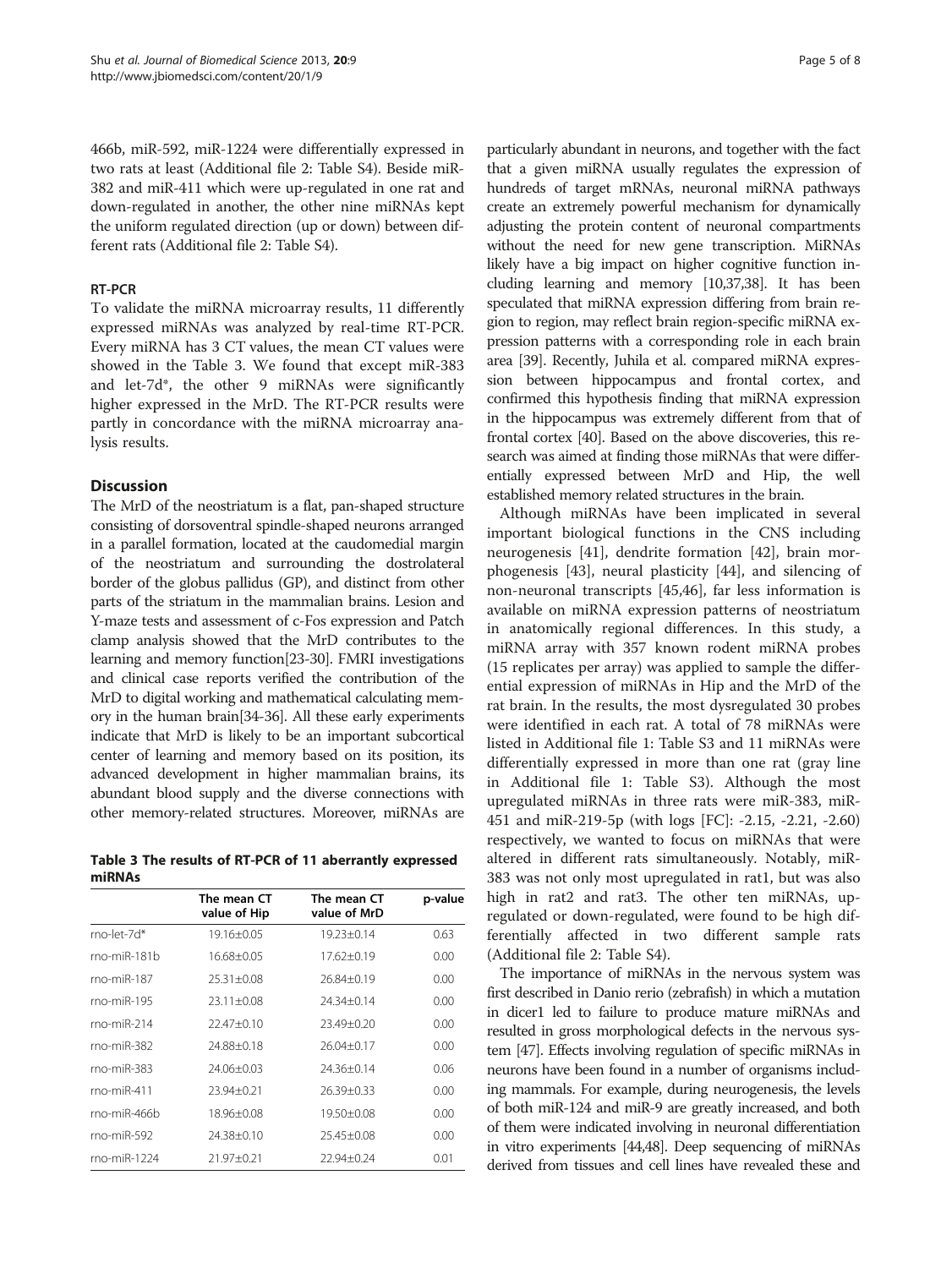<span id="page-5-0"></span>other miRNAs are restricted to the CNS [\[46](#page-6-0)]. Definitive proof of the role of miR-124 in neurogenesis has now been achieved in vivo, revealing its critical role in the differentiation of neurons from neural precursors [[49\]](#page-6-0). In addition to differentiation of neurons, miRNAs have been shown to affect crucial aspects of neurons. For example, neurite outgrowth is regulated by miR-132 [[50\]](#page-6-0). Furthermore, one crucial functional aspect of neurons, the synapse, is under miRNAs control. In the hippocampus, miR-134 regulates the size of dendritic spines, sites of synaptic transmission [[42\]](#page-6-0). Further linking of miRNAs to synaptic changes and the implications of such in brain development and plasticity was the recent demonstration that miR-138 controls dendritic spine morphogenesis [\[51](#page-6-0)]. The expression of miRNAs mentioned above was not significantly deregulated in our study, though they were verified to be more important in development, differentiation and function of CNS.

Rno-miR-383, the most interesting one of these miRNAs, is significantly up-regulated in Hip in all three rats. Its precursor possesses 73nt stem loop construction, and the mature sequence is  $5^{\prime}$ -cagaucagaaggugacugugg- $3^{\prime}$ . After bioinformatics analysis, there are 770 predicted target sites in rattus norvegicu genome ([http://mirnamap.](http://mirnamap.mbc.nctu.edu.tw/index.php) [mbc.nctu.edu.tw/index.php\)](http://mirnamap.mbc.nctu.edu.tw/index.php). There are 17 members from different species that have been sequenced in the mir-383 family, including: bta, cfa, eca, gga, hsa, mdo, mml, mmu, oan, ppy, ptr, rno, ssc, tgu, xtr, aca, sha [\(http://www.mirbase.](http://www.mirbase.org/cgi-bin/mirna_summary.pl?fam=MIPF0000137) [org/cgi-bin/mirna\\_summary.pl?fam=MIPF0000137\)](http://www.mirbase.org/cgi-bin/mirna_summary.pl?fam=MIPF0000137). Experimentally, Lian et al [\[52](#page-7-0)] have reported that the expression of hsa-miR-383 is altered in testicular itssues of human patients, and they consider that a potential target of miR-383 may be GADD45G. GADD45G can induce apoptosis and inhibit cell growth in response to stress shock. Abnormal expressions of these proteins may have a significant impact on male infertility [[53,54](#page-7-0)]. However, no evidence demonstrates how rno-miR-383 is involved into complicated regulatory net-works in CNS, especially in MrD.

Beside rno-miR-383, there are also 10 miRNAs differentially expressed in only two rats in this study. In these 10 deregulated miRNAs, seven (let-7d\*, miR-181b, miR-187, miR-214, miR-466b, miR-592, miR-1224) are up-regulated in two rats, and one (miR-195) is downregulated. The last two investigated, miR-382 and miR-411, were up-regulated in one rat and down-regulated in another. It is possible to speculate that non tissuespecific expression may be a reason for this unexpected expression pattern of some miRNAs, and meanwhile they were also expressed in many different tissues in random manner. The other reasons may be the intrinsic variability of these miRNAs in this brain region or the effect correlate with some behavioral variability. Except for let-7d\*, the RT-PCR results showed the same trend with that of microarray, which means that it validated

the expression patterns we found in our microarray experiments.

Our previous study has shown that the MrD-NBMhippocampus circuit may play an important role in modulating learning and memory [\[23-30\]](#page-6-0). Tissue-specific miRNAs expression patterns as determined in this study can make important contributions to understanding regulatory expression networks. Although difficult for small RNAs, there is no substitute for in situ hybridization studies to follow up on various experimental findings in order to assess the regions and cell types responsible for distinct miRNA expression patterns. Meanwhile, differential expression of identified miRNAs can be then assessed in models of disease or in diseased tissue itself. In summary, the study on miRNAs, their mRNA targets, and resulting changes in protein products will continue to be an exciting field of research, leading to a greater understanding of the regulatory effects of the miRNA.

# Conclusion

This is the first evidence for the comparison of miRNA expression profiles between hippocampus and the MrD of the striatum in rat brain. In dysregulated miRNAs, let-7d\*, miR-181b, miR-187, miR-214, miR-383, miR-466b, miR-592, miR-1224 are significantly overexpressed in MrD compared to hippocampus, and miR-195 is downexpressed. More study is required to clarify the precise contributions of miRNAs in the MrD and the hippocampal circuit.

## Additional files

[Additional file 1: Table S3.](http://www.biomedcentral.com/content/supplementary/1423-0127-20-9-S1.doc) Differentially regulated miRNAs expression between Hip and MrD.

[Additional file 2: Table S4.](http://www.biomedcentral.com/content/supplementary/1423-0127-20-9-S2.doc) The details of different expression of 11 miRNAs mentioned above.

#### Competing interests

We declare that we have no competing interests.

#### Authors' contributions

SYS designed the research, directed and organized the experiments and drafted the manuscript; BW organized the experiments; DQ participated the microarray experiments and jointed in the revising of manuscript. YCC and RB carried out the RT-PCR, CCZ did the date analysis, QYZ and YJ provided valuable opinions for revising the manuscript. All authors read and approved the final manuscript.

## Acknowledgments

This project was supported by NSFC 81271524. We thank Professor Jan-Yan Wu very much for his excellent edition on this manuscript. We thank Professor Xiao-Dan Jiang for her technical support.

### Author details

<sup>1</sup> Center of Pediatrics, Zhujiang Hospital, Southern Medical University, Guangzhou, Guangdong 510280, China. <sup>2</sup>The College of Biophotonics, South China Normal University, Guangzhou, Guangdong 510631, China. <sup>3</sup>Department of Pediatrics, Sun Yet-San Hospital, Zhong-Shan University, Guangzhou 510120, China.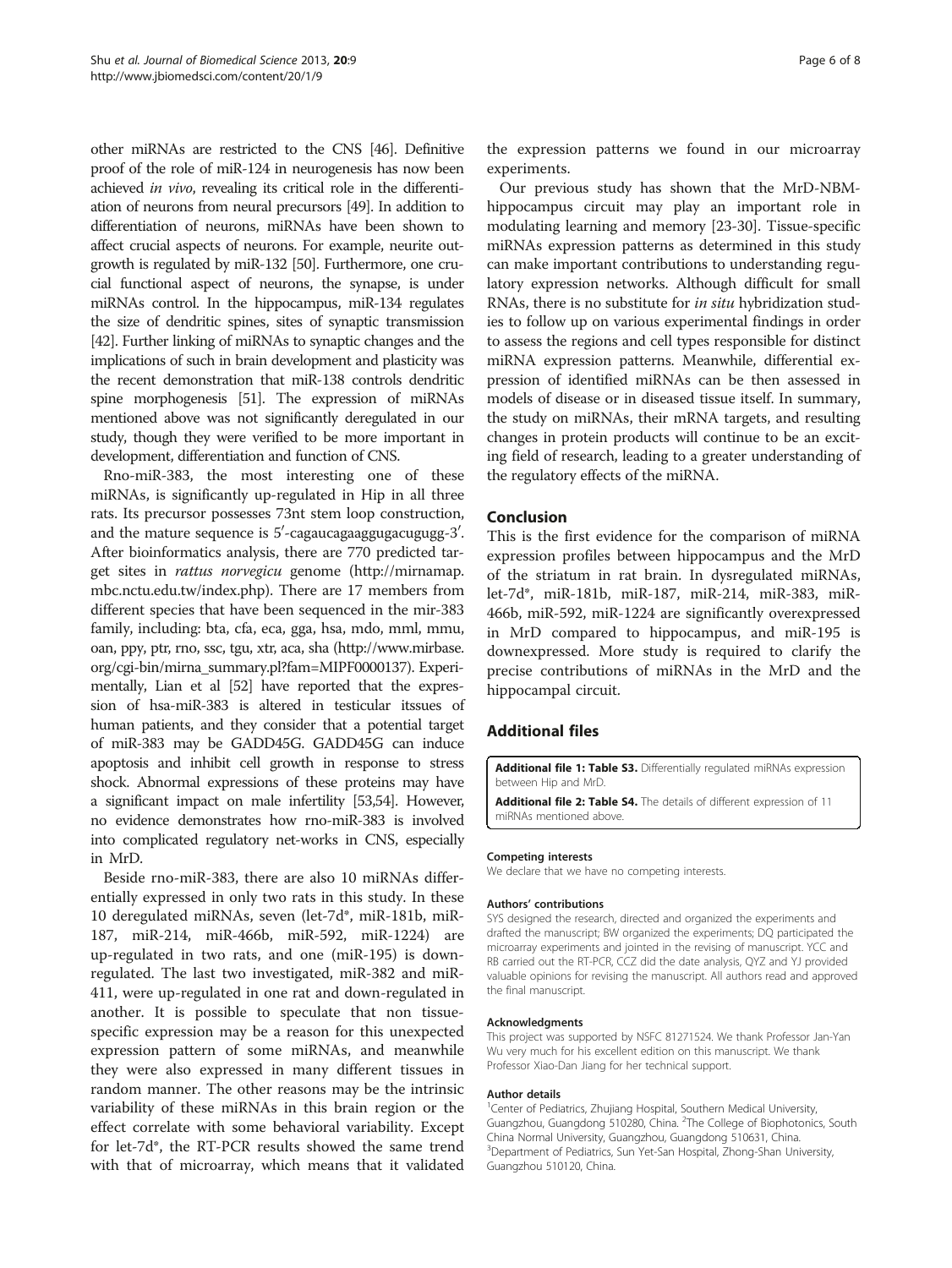<span id="page-6-0"></span>Received: 6 November 2012 Accepted: 1 February 2013 Published: 20 February 2013

### References

- 1. Lee RC, Feinbaum RL, Ambros V: The C. elegans heterochronic gene lin-4 encodes small RNAs with antisense complementarity to lin-14. Cell 1993, 75:843–854.
- Reinhart BJ, Slack FJ, Basson M, et al: The 21-nucleotied let-7 RNA regulates developmental timing in Caenorhabditis elegans. Nature 2000, 403:901–906.
- 3. Bartel DP: MiRNAs: genomics, biogenesis, mechanism and function. Cell 2004, 116:281-297.
- 4. Miranda KC, Huynh T, Tay Y, Ang YS, Tam WL, Thomson AM, Lim B, Rigoutsos I: A pattern-based method for the identification of microRNA binding sites and their corresponding heteroduplexes. Cell 2006, 126:1203–1217.
- 5. Gabriele S, Reuben S, Gerhard S: microRNAs in neurons: manifold regulatory roles at the synapse. Curr Opin Genet Dev 2011, 21:491-497.
- 6. Bartel DP: MiRNAs: target recognition and regulatory functions. Cell 2009, 136(2):215–233.
- 7. Bak M, Silahtaroglu A, Moller M, Christensen M, Rath MF, Skryabin B, Tomerup N, Kauppinen S: MicroRNA expression in the adult mouse central nervous system. RNA 2008, 14:432–444.
- 8. Brengues M, Teixeira D, Parker R: Movement of eukaryotic mRNAs between polysomes and cytoplasmic processing bodies. Science 2005, 310:486–489.
- 9. Gao FB: Post-transcriptional control of neuronal development by miRNA networks. Trends Neurosci 2008, 31:20–26.
- 10. Kosik KS: The neuronal miRNA system. Nature Rev. Neurosci. 2006, 7:911–920.
- 11. Wayman GA, et al: An activity-regulated miRNA controls dendritic lasticity by down-regulating p250GAP. Proc. Natl. Acad. Sci. USA 2008, 105:9093–9098.
- 12. Visvanathan J, Lee S, Lee B, Lee JW, Lee SK: The microRNA miR-124 antagonizes the anti-neural REST/SCP1 pathway during embryonic CNS development. Genes Dev 2007, 21:744–749.
- 13. Giraldez AJ, Cinalli RM, Glasner ME, Enright AJ, Thomson JM, Baskerville S, Hammond SM, Bartel DP, Schier AF: MicroRNAs regulate brain morphogenesis in zebrafish. Science 2005, 308:833–838.
- 14. Schratt GM, Tuebing F, Nigh EA, Kane CG, Sabatini ME, Kiebler M, Greenberg ME: A brain-specific microRNA regulates dendritic spine development. Nature 2006, 439:283–289.
- 15. Conaco C, Otto S, Han JJ, Mandel G: Reciprocal actions of REST and a microRNA promote neuronal identity. Proc Natl Acad Sci USA 2006, 103:2422–2427.
- 16. Bredy TW, Lin Q, Wei W, Baker-Andresen D, Mattick JS: MicroRNA regulation of neural plasticity and memory. Neurobiol Learn Mem 2011, 96:89–94.
- 17. Rajasethupathy P, et al: Characterization of small RNAs in Aplysia reveals a role for miR-124 in constraining synatic plasticity through CREB. Neuron 2009, 63:803–817.
- 18. Gold PE: Protein synthesis and memory (Introduction). Neruobiol. Learn. Mem 2008, 89:199–200.
- 19. De Smaele E, Ferretti E, Gulino A: MicroRNAs as biomarkers for CNS cancer and other disorders. Brain Res 2010, 1338:100–11.
- 20. Kim J, Inoue K, Ishii J, Vanti WB, Voronov SV, et al: A MicroRNA feedback circuit in midbrain dopamine neurons. Science 2007, 317:1220–1224.
- 21. Wang WX, Rajeev BW, Stromberg AJ, Ren N, Tang G, et al: The expression of microRNA miR-107 decreases early in Alzheimer's disease and may accelerate disease progression through regulation of beta-site amyloid precursor protein-cleaving enzyme 1. J Neurosci 2008, 28:1213–1223.
- 22. Saus E, Soria V, Escaramis G, Vivarelli F, Crespo JM, et al: Genetic variants and abnormal processing of pre-miR-182, a circadian clock modulator, in major depression patients with late insomnia. Hum Mol Genet 2010, 19:4017–4025.
- 23. Shu SY, Peterson GR: The 'marginal division': a new subdivision in the neostriatum of rat. J Chem Neuroanat 1988, 1:147–163.
- 24. Shu SY, McGinty JF, Peterson GM: High density zinc-containing and dynorphin B-and, substance P-immunoreactive terminals in the marginal division of the rat striatum. Brain Res Bulletin. 1990, 24:201–205.
- 25. Shu SY, Bao XM, et al: A new subdivision of mammalian neostriatum with functional implications to learning and memory. J Neurosci Res 1999, 58:242–253.
- 26. Zeng JX, Shu SY, Bao XM, Zou F, Ji AM, Ye JF: Properties of acetylcholine receptor ion channels in the acutely dissociated neurons of the marginal division in the rat striatum. Neurochem Res 1999, 24:1573–1576.
- 27. Shu SY, Bao XM, et al: New component of the limbic system: marginal division of the Neostriatum that links the limbic system to the basal nucleus of meynert. J Neurosci Res 2003, 71:751–757.
- 28. Shu SY, Bao XM, et al: Hippocampal long-term potentiation attenuated by lesions in the marginal division of neostriatum. J. Neurochem. Res 2003, 28:749–753.
- 29. Shu SY, Wu YM, Bao XM, Wen ZB, Huang FH, Fu QZ, Ning Q: A new area with function of learning and memory in the human brain: immunohistochemical and functional MRI analysis. Mol Psychiatry 2002, 7(9):1018–1022.
- 30. Xue-mei L, Si Yun S, Chang-chun Z, Ye-feng C, Kui-hua Z, Chuan-xing W, Jian F: The role of substance P in the marginal division of the neostriatum in learning and memory is mediated through the neurokinin 1 receptor in rats. Neurochem Res 2011, 36(10):1896–902.
- 31. Griffiths-jones S, Saini S, et al: miRBase: tools for miRNA genomics. Nucleic Acids Res 2008, 36:D154–158.
- 32. Baum M, Bielau S, et al: Validation of a novel, fully integrated and flexible microarray benchtop facility for gene expression profiling. Nucleic Acids Res 2003, 31:e151.
- 33. Vorwerk K, Ganter Y, et al: Microfluidic-based enzymatic on-chip labeling of miRNAs. New Biotechnol. 2008, 25:142–149.
- 34. Shu SY, Wu YM, Bao XM, Leonard B: Interactions among memory-related centers in the brain. J Neurosci Res 2003, 71:609-616.
- 35. Shu SY: Marginal division of the neostraitum: a subcortical memory center. J Biomed Sci 2003, 10:14–29.
- 36. Shu SY, Song C, Wu Y, et al: Learning and memory deficits caused by a lesion in the medial area of the left putamen in the human brain. CNS Spectr 2009, 14(9):473–476.
- 37. Schratt G: Fine-tuning neural gene expression with miRNAs. Curr Opin Neurobiol 2009, 19:213–219.
- 38. Schratt G: miRNAs at the synapse. Nature Rev Neurosci 2009, 10:842–849.
- 39. Kapsimali M, Kloosterman WP, de Bruijn E, Rosa F, Plasterk RH, et al: MicroRNAs show a wide diversity of expression profiles in the developing and mature central nervous system. Genome Biol 2007, 8:R173.
- 40. Juuso J, Tessa S¨, Katherine I, Daniel N, Pekka E, Aleksi K, Eija K, Dario G, Iiris H: MicroRNA expression profiling reveals MiRNA families regulating specific biological pathways in mouse frontal cortex and hippocampus. PLoS One 2011, 6(6):e21495.
- 41. Visvanathan J, Lee S, Lee B, et al: The miRNA miR-124 antagonizes the anti-neural REST/SCP1 pathway during embryonic CNS development. Genes Dev 2007, 21:744–749.
- 42. Schratt GM, Tuebing F, Nigh EA, et al: A brain-specific miRNA regulates dendritic spine development. Nature 2006, 439:283–289.
- 43. Giraldez AJ, Cinalli RM, Glasner ME, et al: MiRNAs regulate brain morphogenesis in zebrafish. Science 2005, 308:833–838.
- 44. Griggs EM, Young EJ, Rumbaugh G, Miller CA: MicroRNA-182 regulates amygdala-dependent memory formation. J Neurosci 2013, 33(4):1734–40.
- 45. Conaco C, Otto S, Han JJ, et al: Reciprocal actions of REST and a miRNA promote neuronal identity. Proc. Natl. Acad. Sci. USA 2006, 103:2422–2427.
- 46. Vo N, Klein ME, Varlamova O, et al: A cAMP-response element binding protein-induced miRNA regulates neuronal morphogenesis. Proc Natl Acad Sci USA 2005, 102:16426-16431.
- 47. Wienholds E, Koudijs MJ, van Eeden FJ, et al: The miRNA producing enzyme Dicer1 is essential for zebrafish development. Nat Genet 2003, 35:217–218.
- 48. Krichevsky AM, Sonntag KC, Isacson O: Specific miRNAs modulate embryonic stem cell-derived neurogenesis. Stem Cells 2006, 24:857–864.
- 49. Landgraf P, et al: A mammalian miRNA expression atlas based on small RNA library sequencing. Cell 2007, 129:1401–1414.
- 50. Cheng LC, Pastrana E, Tavazoie M, et al: miR-124 regulates adult neurogenesis in the subventricular zone stem cell niche? Nat Neurosci 2009, 12:399–408.
- 51. Siegel G, et al: A functional screen implicates miRNA- 138-dependent regulation of the depalmitoylation enzyme APT1 in dendritic spine morphogenesis. Nat Cell Biol 2009, 11:705–716.